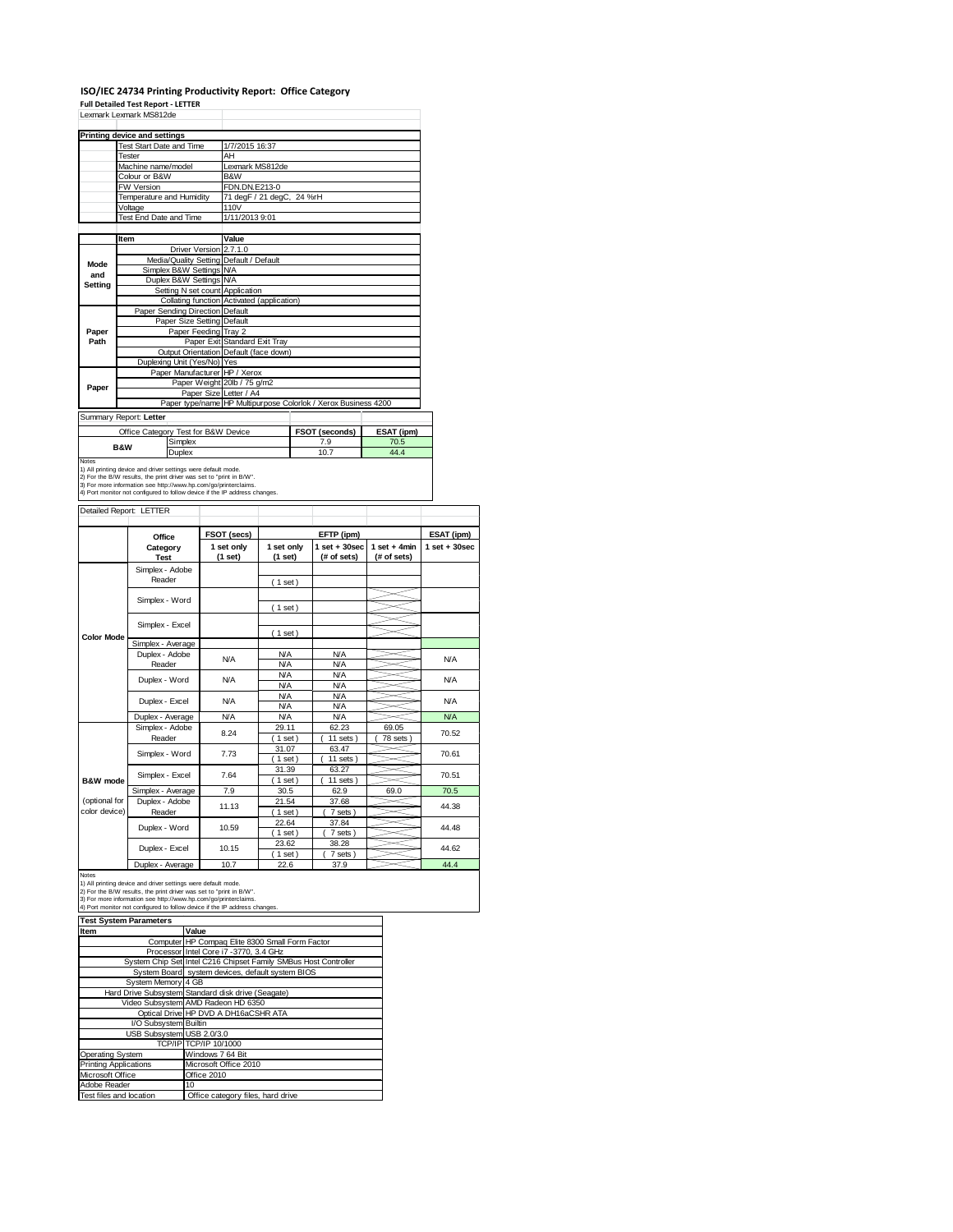#### **ISO/IEC 24734 Printing Productivity Report: Office Category**

|                     | Full Detailed Test Report - A4                                                                                                       |                                                                |                                         |  |                       |                    |                   |  |  |
|---------------------|--------------------------------------------------------------------------------------------------------------------------------------|----------------------------------------------------------------|-----------------------------------------|--|-----------------------|--------------------|-------------------|--|--|
|                     | Lexmark Lexmark MS812de                                                                                                              |                                                                |                                         |  |                       |                    |                   |  |  |
|                     |                                                                                                                                      |                                                                |                                         |  |                       |                    |                   |  |  |
|                     | <b>Printing device and settings</b>                                                                                                  | 1/7/2015 16:37                                                 |                                         |  |                       |                    |                   |  |  |
|                     | Test Start Date and Time<br>Tester                                                                                                   | AH                                                             |                                         |  |                       |                    |                   |  |  |
|                     | Machine name/model                                                                                                                   | Lexmark MS812de                                                |                                         |  |                       |                    |                   |  |  |
|                     | Colour or B&W                                                                                                                        | B&W                                                            |                                         |  |                       |                    |                   |  |  |
|                     | FW Version                                                                                                                           | FDN.DN.E213-0                                                  |                                         |  |                       |                    |                   |  |  |
|                     | Temperature and Humidity                                                                                                             |                                                                | 71 degF / 21 degC, 24 %rH               |  |                       |                    |                   |  |  |
|                     | Voltage                                                                                                                              | 110V                                                           |                                         |  |                       |                    |                   |  |  |
|                     | Test End Date and Time                                                                                                               | 1/11/2013 9:01                                                 |                                         |  |                       |                    |                   |  |  |
|                     |                                                                                                                                      |                                                                |                                         |  |                       |                    |                   |  |  |
|                     | Item                                                                                                                                 | Value                                                          |                                         |  |                       |                    |                   |  |  |
|                     |                                                                                                                                      | Driver Version 2.7.1.0                                         | Media/Quality Setting Default / Default |  |                       |                    |                   |  |  |
| Mode                | Simplex B&W Settings N/A                                                                                                             |                                                                |                                         |  |                       |                    |                   |  |  |
| and                 | Duplex B&W Settings N/A                                                                                                              |                                                                |                                         |  |                       |                    |                   |  |  |
| Setting             |                                                                                                                                      | Setting N set count Application                                |                                         |  |                       |                    |                   |  |  |
|                     |                                                                                                                                      | Collating function Activated (application)                     |                                         |  |                       |                    |                   |  |  |
|                     | Paper Sending Direction Default                                                                                                      |                                                                |                                         |  |                       |                    |                   |  |  |
|                     |                                                                                                                                      | Paper Size Setting Default                                     |                                         |  |                       |                    |                   |  |  |
| Paper               |                                                                                                                                      | Paper Feeding Tray 2                                           |                                         |  |                       |                    |                   |  |  |
| Path                |                                                                                                                                      | Paper Exit Standard Exit Tray                                  |                                         |  |                       |                    |                   |  |  |
|                     | Duplexing Unit (Yes/No) Yes                                                                                                          |                                                                | Output Orientation Default (face down)  |  |                       |                    |                   |  |  |
|                     |                                                                                                                                      | Paper Manufacturer HP / Xerox                                  |                                         |  |                       |                    |                   |  |  |
|                     |                                                                                                                                      | Paper Weight 20lb / 75 g/m2                                    |                                         |  |                       |                    |                   |  |  |
| Paper               |                                                                                                                                      | Paper Size Letter / A4                                         |                                         |  |                       |                    |                   |  |  |
|                     |                                                                                                                                      | Paper type/name HP Multipurpose Colorlok / Xerox Business 4200 |                                         |  |                       |                    |                   |  |  |
|                     | Summary Report: A4                                                                                                                   |                                                                |                                         |  |                       |                    |                   |  |  |
|                     |                                                                                                                                      |                                                                |                                         |  |                       |                    |                   |  |  |
|                     | Office Category Test for B&W Device<br>Simplex                                                                                       |                                                                |                                         |  | FSOT (seconds)<br>9.7 | ESAT (ipm)<br>43.2 |                   |  |  |
|                     | <b>B&amp;W</b><br>Duplex                                                                                                             |                                                                |                                         |  | 11.0                  | 42.8               |                   |  |  |
| Notes               |                                                                                                                                      |                                                                |                                         |  |                       |                    |                   |  |  |
|                     | 1) All printing device and driver settings were default mode.<br>2) For the B/W results, the print driver was set to "print in B/W". |                                                                |                                         |  |                       |                    |                   |  |  |
|                     | 3) For more information see http://www.hp.com/go/printerclaims.                                                                      |                                                                |                                         |  |                       |                    |                   |  |  |
|                     | 4) Port monitor not configured to follow device if the IP address changes.                                                           |                                                                |                                         |  |                       |                    |                   |  |  |
| Detailed Report: A4 |                                                                                                                                      |                                                                |                                         |  |                       |                    |                   |  |  |
|                     |                                                                                                                                      |                                                                |                                         |  |                       |                    |                   |  |  |
|                     | Office                                                                                                                               | FSOT (secs)                                                    |                                         |  | EFTP (ipm)            |                    | ESAT (ipm)        |  |  |
|                     | Category                                                                                                                             | 1 set only                                                     | 1 set only                              |  | $1$ set $+30$ sec     | 1 set $+$ 4min     | $1$ set $+30$ sec |  |  |
|                     | <b>Test</b>                                                                                                                          | (1 set)                                                        | (1 set)                                 |  | (# of sets)           | (# of sets)        |                   |  |  |
|                     | Simplex - Adobe                                                                                                                      |                                                                |                                         |  |                       |                    |                   |  |  |
|                     | Reader                                                                                                                               |                                                                | (1 set)                                 |  |                       |                    |                   |  |  |
|                     |                                                                                                                                      |                                                                |                                         |  |                       |                    |                   |  |  |
|                     | Simplex - Word                                                                                                                       |                                                                | (1 set)                                 |  |                       |                    |                   |  |  |
|                     |                                                                                                                                      |                                                                |                                         |  |                       |                    |                   |  |  |
| Colour              | Simplex - Excel                                                                                                                      |                                                                | (1 set)                                 |  |                       |                    |                   |  |  |
| Mode                | Simplex - Average                                                                                                                    |                                                                |                                         |  |                       |                    |                   |  |  |
|                     | Duplex - Adobe                                                                                                                       |                                                                | <b>N/A</b>                              |  | <b>N/A</b>            |                    |                   |  |  |
|                     | Reader                                                                                                                               | <b>N/A</b>                                                     | <b>N/A</b>                              |  | <b>N/A</b>            |                    | <b>N/A</b>        |  |  |
|                     |                                                                                                                                      | <b>N/A</b>                                                     | <b>N/A</b>                              |  | <b>N/A</b>            |                    | <b>N/A</b>        |  |  |
|                     | Duplex - Word                                                                                                                        |                                                                | <b>N/A</b>                              |  | <b>N/A</b>            |                    |                   |  |  |
|                     | Duplex - Excel                                                                                                                       | <b>N/A</b>                                                     | <b>N/A</b>                              |  | N/A                   |                    | <b>N/A</b>        |  |  |
|                     |                                                                                                                                      |                                                                | <b>N/A</b>                              |  | <b>N/A</b>            |                    |                   |  |  |
|                     | Duplex - Average                                                                                                                     | <b>N/A</b>                                                     | <b>N/A</b>                              |  | <b>N/A</b>            |                    | <b>N/A</b>        |  |  |
|                     | Simplex - Adobe                                                                                                                      |                                                                | 17.95                                   |  | 37.54                 | 33.60              |                   |  |  |

30.51 37.69<br>(1 set) (10 sets  $(10 \text{ sets})$ 

30.56 47.10<br>(1 set) (10 set) ( 10 sets )

17.95 37.54 33.60<br>(1 set) (10 sets) (73 sets  $(10 sets)$ 

> 42.86 42.86

40.72 38.65 50.48

⋚

| -------------- |                     |          | .             |               |      |        |
|----------------|---------------------|----------|---------------|---------------|------|--------|
|                | Simplex - Average   | 9.7      | 26.3          | 40.7          | 33.6 | 43.2   |
| (optional for  | Duplex - Adobe      | 11.83    | 20.42         | 36.08         |      | 42.74  |
| color device)  | Reader              |          | $1$ set)      | 7 sets)       |      |        |
|                | Duplex - Word       | 10.43    | 23.00         | 36.50         |      | 42.86  |
|                |                     |          | $1$ set $)$   | 7 sets)       |      |        |
|                | Duplex - Excel      | 10.47    | 22.90         | 36.97         |      | 42.86  |
|                |                     |          | $1$ set $)$   | 7 sets)       |      |        |
|                | Product Association | $\cdots$ | $\sim$ $\sim$ | $\sim$ $\sim$ |      | $\sim$ |

Simplex - Excel 7.85

Simplex - Adobe Reader Simplex - Word 7.86

**B&W mode**

Duplex - Average 11.0 22.1 36.5 42.8<br>
1) All printing device and driver settings were default mode.<br>
2) For the B/W results, the print driver was set to "print in B/W".<br>
3) For more information see http://www.hp.com/go/pr

**Item Value** Computer HP Compaq Elite 8300 Small Form Factor Processor Intel Core i7 -3770, 3.4 GHz<br>System Chip Set Intel C216 Chipset Family SMBus Host Controller System Board system devices, default system BIOS System Memory 4 GB Hard Drive Subsystem Standard disk drive (Seagate) Video Subsystem AMD Radeon HD 6350 Optical Drive HP DVD A DH16aCSHR ATA I/O Subsystem Builtin USB Subsystem USB 2.0/3.0 TCP/IP TCP/IP 10/1000 Operating System Windows 7 64 Bit Printing Applications Microsoft Office 2010 Microsoft Office **Office 2010** Adobe Reader 10 Test files and location Office category files, hard drive **Test System Parameters**

13.36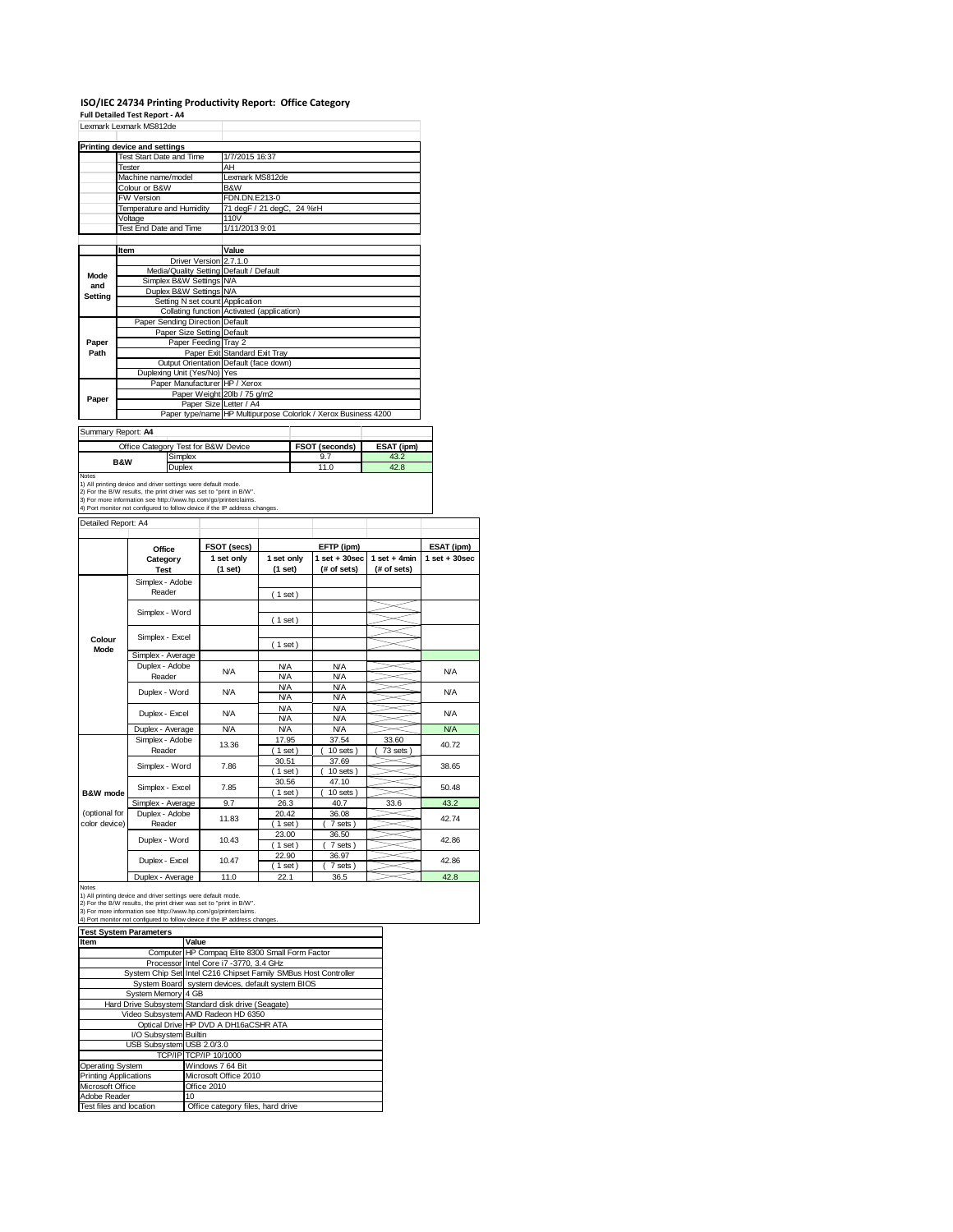# ISO/IEC 17629 First Print Out Time Report: Office Category<br>Full Detailed Test Report - LETTER<br>Lexmark Lexmark MS812de

| LEATIGIN LEATIGIN IVIJO IZUE |                              |                                |
|------------------------------|------------------------------|--------------------------------|
|                              |                              |                                |
|                              | Printing device and settings |                                |
|                              | Test Start Date and Time     | 1/7/2015 16:37                 |
|                              | Tester                       | AH                             |
|                              | Machine name/model           | Lexmark MS812de                |
|                              | Colour or B&W                | B&W                            |
|                              | Configuration (options)      | Default                        |
|                              | Controller                   | Not Specified                  |
|                              | Printing device page count   | 26772                          |
|                              | Printing supplies page count | Not Specified                  |
|                              | Temperature and Humidity     | 71 degF / 22 degC, 24 %rH      |
|                              | Voltage                      | 110V                           |
|                              | Test End Date and Time       | 1/12/2015 22:26                |
|                              |                              |                                |
|                              | Item                         | Value                          |
| Mode                         | PDL and driver version       | PCL6 v6.2.9200.20562           |
|                              | Print Quality mode           | default                        |
| and                          | <b>B&amp;W</b> settings      | default                        |
| Setting                      | Paper feed orientation       | Short Edge                     |
|                              | Paper type setting           | default                        |
| Paper                        | Paper feeding                | Standard cassette              |
|                              | Paper exit                   | Standard exit tray             |
| Paper Path                   | Output orientation           | default (face up or face down) |
|                              | Duplexing unit               | Short Edge                     |

### **ISO First Page Out Time Summary Report: Office Category**

| Summary Report: Letter |               |                                  |
|------------------------|---------------|----------------------------------|
|                        |               | <b>FPOT from Ready (seconds)</b> |
| <b>B&amp;W</b>         | Simplex       | 5.0                              |
|                        | <b>Duplex</b> | 8.4                              |

1) All printing device and driver settings were default mode.<br>2) For the B/W results, the print driver was set to "print in B/W".<br>3) For more information see http://www.hp.com/go/printerclaims.<br>4) Port monitor not configur

|                                |                           | ISO First Page Out Time Report: Office Category |                    |                              |                      |                   |
|--------------------------------|---------------------------|-------------------------------------------------|--------------------|------------------------------|----------------------|-------------------|
| <b>Detailed Report: LETTER</b> |                           |                                                 |                    |                              |                      |                   |
|                                |                           | Word<br>(seconds)                               | Excel<br>(seconds) | Adobe<br>Reader<br>(seconds) | Average<br>(seconds) | <b>Delay Time</b> |
|                                | FPOT from Ready - Simplex |                                                 |                    |                              |                      |                   |
| <b>Color Mode</b>              | FPOT from Ready - Duplex  |                                                 |                    |                              |                      |                   |
|                                | FPOT from Sleep - Simplex |                                                 |                    |                              |                      |                   |
|                                | Recovery Time             |                                                 |                    |                              |                      |                   |
|                                | FPOT from Off - Simplex   |                                                 |                    |                              |                      |                   |
|                                | Warm-up Time              |                                                 |                    |                              |                      |                   |
|                                | FPOT from Ready - Simplex | 4.76                                            | 5.00               | 5.30                         | 5.03                 | 50 Seconds        |
|                                | FPOT from Ready - Duplex  | 8.02                                            | 8.26               | 8.85                         | 8.39                 | 50 Seconds        |
| <b>B&amp;W Mode</b>            | FPOT from Sleep - Simplex |                                                 |                    | 10.48                        |                      |                   |
|                                | Recovery Time             |                                                 |                    | 5.2                          |                      |                   |
|                                | FPOT from Off - Simplex   |                                                 |                    | 76.00                        |                      |                   |
|                                | Warm-up Time              |                                                 |                    | 70.70                        |                      |                   |

Notes<br>1) All printing device and driver settings were default mode.<br>2) For the B/W results, the print driver was set to "print in B/W".<br>3) For more information see http://www.hp.com/go/printerclaims.<br>4) Port monitor not co

**Test System Parameters**

| rest System Parameters  |                                                       |  |  |  |  |
|-------------------------|-------------------------------------------------------|--|--|--|--|
| Item                    | Value                                                 |  |  |  |  |
| Computer                | HP Compaq Elite 8300 Small Form Factor                |  |  |  |  |
| Processor               | Intel Core i7 -3770, 3.4 GHz                          |  |  |  |  |
| System Chip Set         | Intel C216 Chipset Family SMBus Host Controller       |  |  |  |  |
| <b>System Board</b>     | system devices, default system BIOS                   |  |  |  |  |
| <b>System Memory</b>    | 4 GB                                                  |  |  |  |  |
| Hard Drive Subsystem    | Standard disk drive (Seagate)                         |  |  |  |  |
| Video Subsystem         | AMD Radeon HD 6350                                    |  |  |  |  |
| Optical Drive           | HP DVD A DH16aCSHR ATA                                |  |  |  |  |
| I/O Subsystem           | Builtin                                               |  |  |  |  |
| <b>USB Subsystem</b>    | USB 2.0/3.0                                           |  |  |  |  |
| TCP/IP                  | 10/1000                                               |  |  |  |  |
| <b>Operating System</b> | Windows 7 Business/Ultimate, 64 bit, Build 7601, SP 1 |  |  |  |  |
|                         | Microsoft Office 2010 SP2                             |  |  |  |  |
|                         | Adobe Reader 10.1.4                                   |  |  |  |  |
| <b>Print Driver</b>     | 2.7.1.0                                               |  |  |  |  |
| Test files and location | Office category files, hard drive                     |  |  |  |  |
|                         | <b>Printing Applications</b>                          |  |  |  |  |